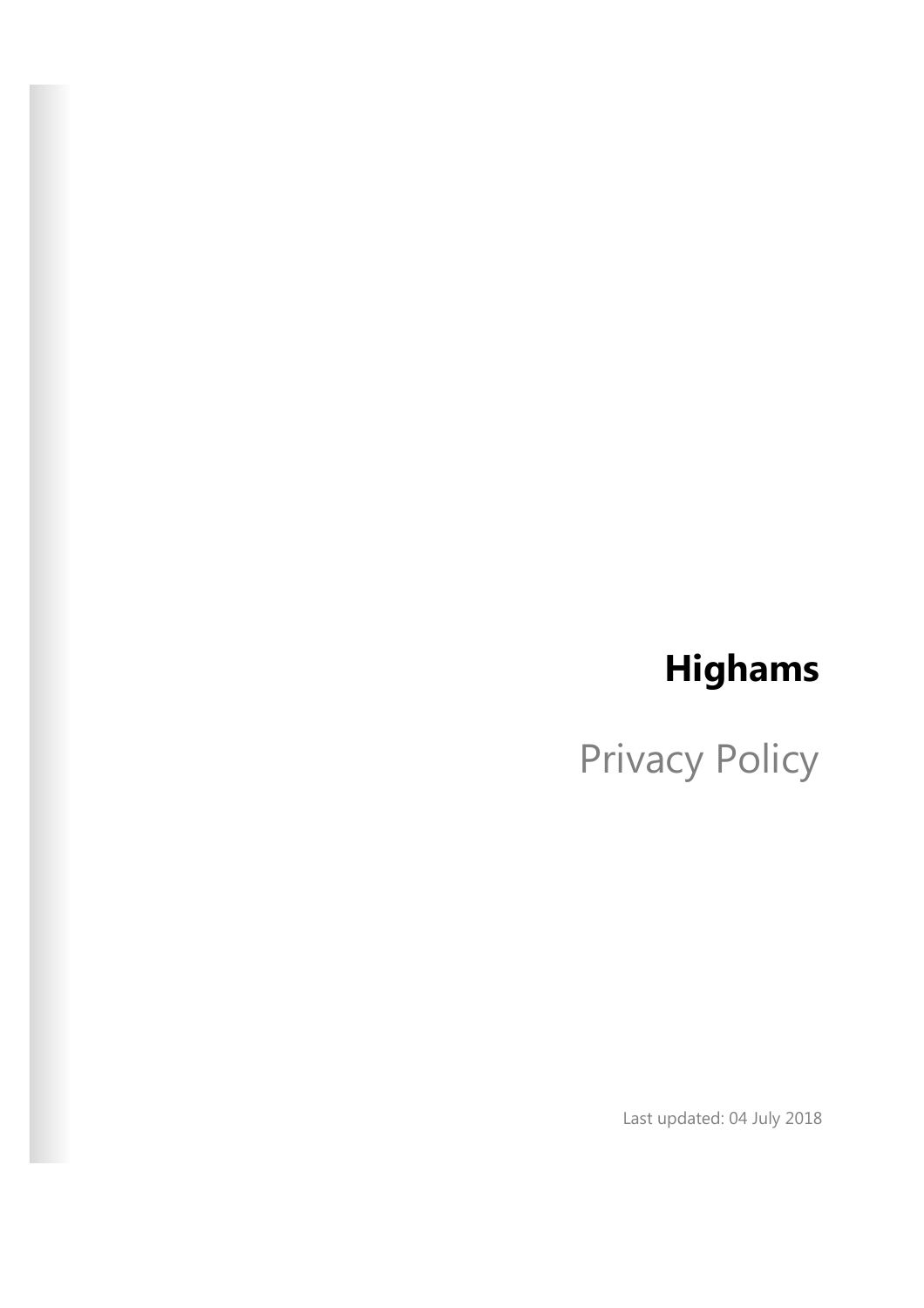We are Highams our head office is located at Wilmslow Road, Alderley Edge, Cheshire, SK9 7QB, England.

We share your concern about the protection of your personal information and are committed to safeguarding your privacy. We comply with the codes of conduct for data.

This document covers information we collect about you, whether via our websites:

highamscars.com

(our "Websites"), through our locations, at outside events or otherwise. Please read it carefully to understand how your personal information will be treated.

Please note that this document covers all types of customer and supplier relationships and not all may apply specifically to retail customers.

We will be the "controller" of the personal information which you provide to us or which we collect from you.

# **1. Personal information that we collect**

We collect a range of personal information relating to you, including your:

- name;
- email address;
- telephone number;
- credit or debit card information and/or other payment information;
- delivery and billing address;
- IP address; and

• any other personal information that you choose to provide to us when you complete our online contact forms or otherwise make contact with us.

## **2. How we use your personal information**

We use your personal information as follows:

- to maintain our relationship with you whilst you are a customer;
- to process orders and provide agreed goods and services to you;
- for invoicing, processing payments, account set up and maintenance,

• to communicate with you, including to respond to information requests /enquiries submitted and/or to obtain your feedback on our products and services;

- for record keeping, statistical analysis and internal reporting and research purposes;
- to ensure data security and to provide you with access to secure areas of our Websites;
- to notify you about changes to our products and services;
- to decide on and notify you about price changes;
- to monitor the quality of our products and services;
- to investigate any complaint you make;
- to provide evidence in any dispute or anticipated dispute between you and us;
- to customise various aspects of our Websites to improve your experience;

• to pre-complete online forms on our Websites. For example, if you have provided an address when using one service,

the Websites computers may automatically fill in that information on an order form for another service;

• as we may otherwise consider necessary to support the operation of our Websites;

• to obtain credit references, credit checks and for debt collection, fraud detection and prevention and risk management purposes;

• to monitor and/or record telephone conversations to or from you in order to offer you additional security, resolve complaints, improve our service standards and for staff training purposes; and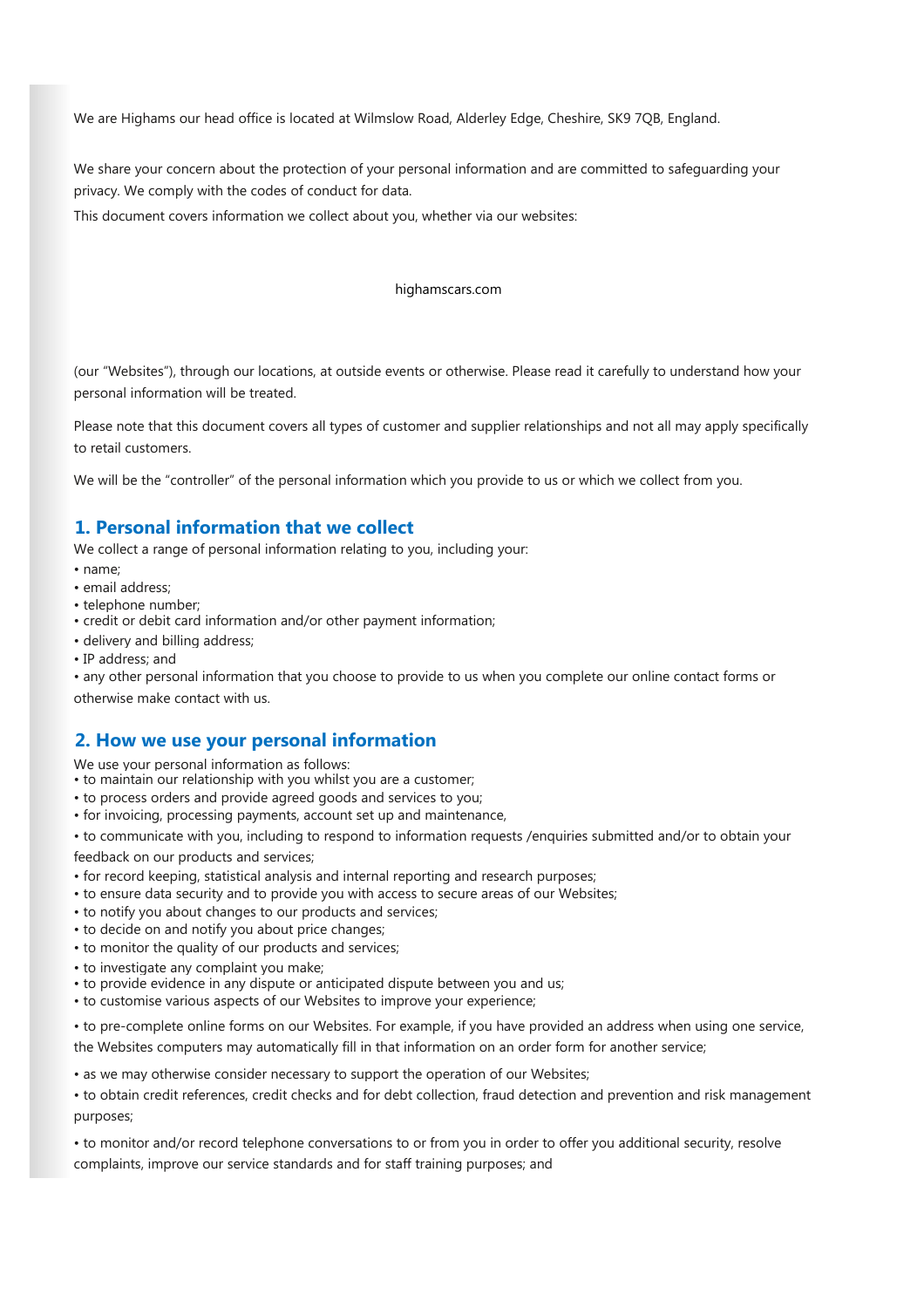• to protect the rights, property, and/or safety of Highams, its personnel and others.

# **Marketing**

We may send you direct marketing in relation to our own products and services, but we will only do this where we have a lawful reason to do so.

We will only send you direct marketing in relation to our own products and services:

• where you have consented to this; or

• where you have not objected to this, and where we have a lawful reason to do so.

Your agreement to the use of your personal information for direct marketing purposes is optional.

You can choose to opt out of receiving direct marketing information from us at any time, by contacting us:

• by mail – Data Protection, Highams, Wilmslow Road, Alderley Edge, Cheshire, SK9 7QB

- [by email service@highamscars.com](mailto:sales@wrights-motors.co.uk)
- by telephone 01625 582223
- by filling in the enquiry form on our Websites.

# **Recruitment**

If you apply for a job with us we will only retain any information you supply whilst the any decision regarding the vacant post is made, once a candidate has been selected any information supplied will be shredded and disposed of appropriately.

Should the same or any other posts subsequently become available, candidates will need to apply separately as no information will be retained.

# **3. Legal basis for processing**

In terms of the legal bases we rely on to process your personal information, these are as follows:

• where you have provided your consent: for direct marketing communications in respect of our own products and services, including in respect of marketing communications;

• for the performance of a contract with you (such as a contract for the provision of good and services) or to take steps at your request prior to entering into this contract;

• to comply with lawful obligations, including in relation to health and safety and environmental legislation, performing anti-money laundering, terrorism prevention and sanctions screening checks, complaints and investigations or litigation;

• to protect your vital interests or the vital interests of another person, e.g. where you or they are seriously injured or ill, or

- for our legitimate interests in:
	- operating our Websites;
	- sending direct marketing in respect of our own products and services to those customers with whom we have had an existing customer relationship within the last three years: processing orders and supplying our products and services; and
	- our internal business purposes which may include

 processing for the purposes of: record keeping, research, reporting and statistics, data security, to ensure the quality of our products and services, investigating and responding to queries and complaints, obtaining credit references and credit checks, providing payment performance data to credit reference agencies, changing our pricing, debt collection, fraud detection and prevention, risk management, recruitment and training of our personnel, and protecting our rights, property and safety (and that of others). You can object to processing carried out on the basis of our legitimate interests at any time by emailing service@highamscars.com.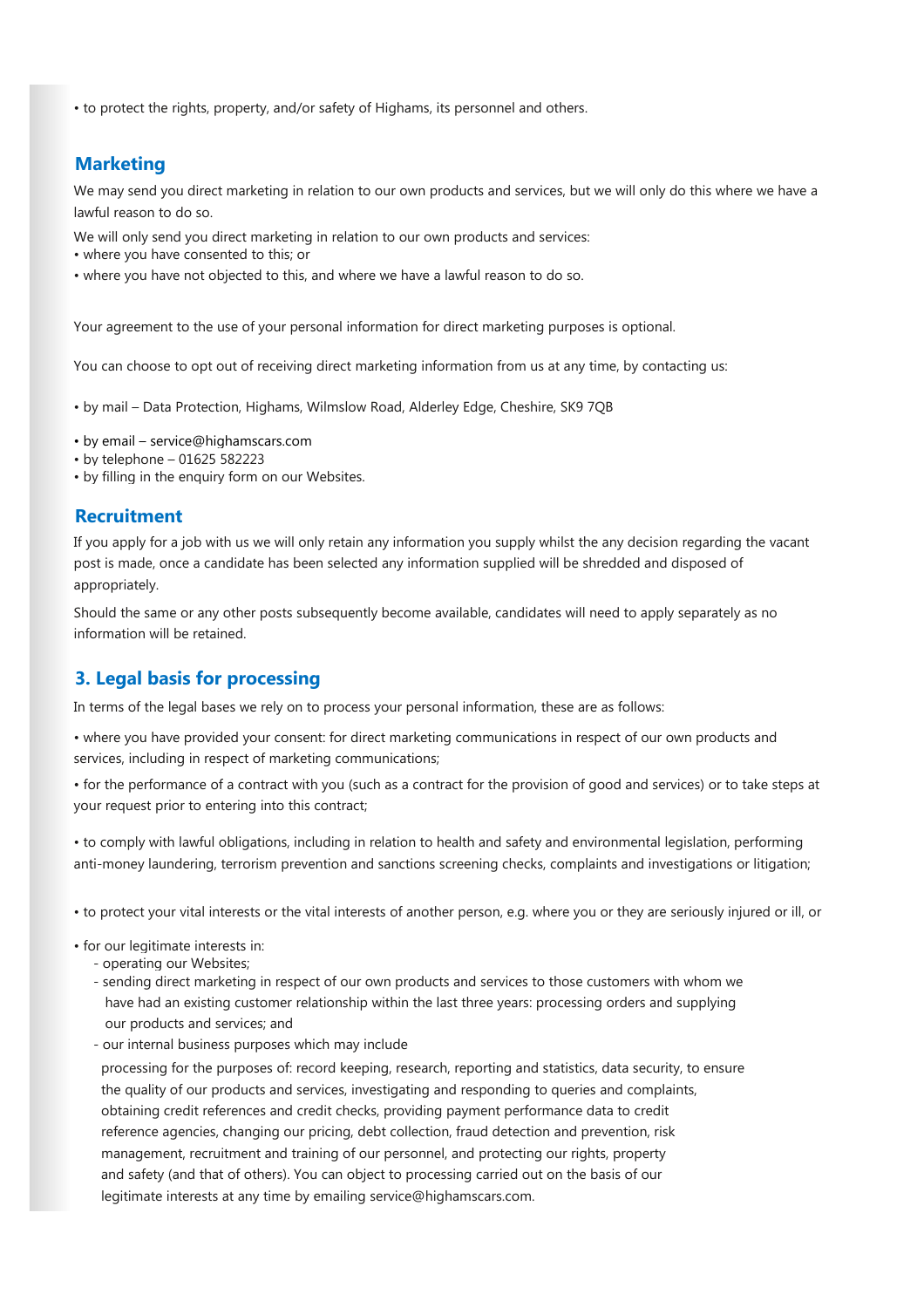See also "Your Rights – The right to object".

## **4. How we share your personal information**

In addition, we may share your personal information with:

• third party provider(s) who provide the following types of services to us: marketing, market research, warehousing and logistics, software, recruitment and customer relationship management;

• third party providers in order for us to process payments that are due to us, in doing so we provide bank card details to such providers;

• third party advertising partners, such as Google in order for them to assist us in providing you with targeted adverts (as explained above);

• third party loyalty schemes that you are enrolled in so that they can award your points/rewards and otherwise handle your personal information in accordance with the terms and conditions applicable to that scheme;

• third party suppliers of additional goods or services that we may have sold on to you for the purpose of activating and maintaining any applicable guarantees or warranties.

• licensed credit reference agencies, debt collection agencies and lawyers when we carry out credit checks, to report on your payment performance and/or or seek to recover debts due to us;

• our accountants, auditors, lawyers or similar advisers when we ask them to provide us with professional advice;

• emergency services in the event that we need to report accidents or incidents or request emergency assistance;

• any Government Department, public body or other third party where we believe in good faith that the law requires this; in the interests of public health and safety; or in order to protect the rights, property, or safety of Highams, its employees or others;

• investors and other relevant third parties in in the event of an actual or potential sale or other corporate transaction related to Highams;

• any other third parties, if authorised by you to do so.

PEAK Software Named third parties to include;

The performance of services by our third party service provider(s) may be subject to a separate privacy statement provided to you by the relevant third party. You should read any such statement carefully.

## **5. How long we keep your personal information**

We retain your personal information for no longer than is necessary for the purposes for which the personal information is collected. When determining the relevant retention periods, we will take into account factors including:

- legal obligation(s) under applicable law to retain data for a certain period of time
- statute of limitations under applicable law(s);
- (potential) disputes, and
- guidelines issued by relevant data protection authorities.

Otherwise, we securely erase your information once this is no longer needed.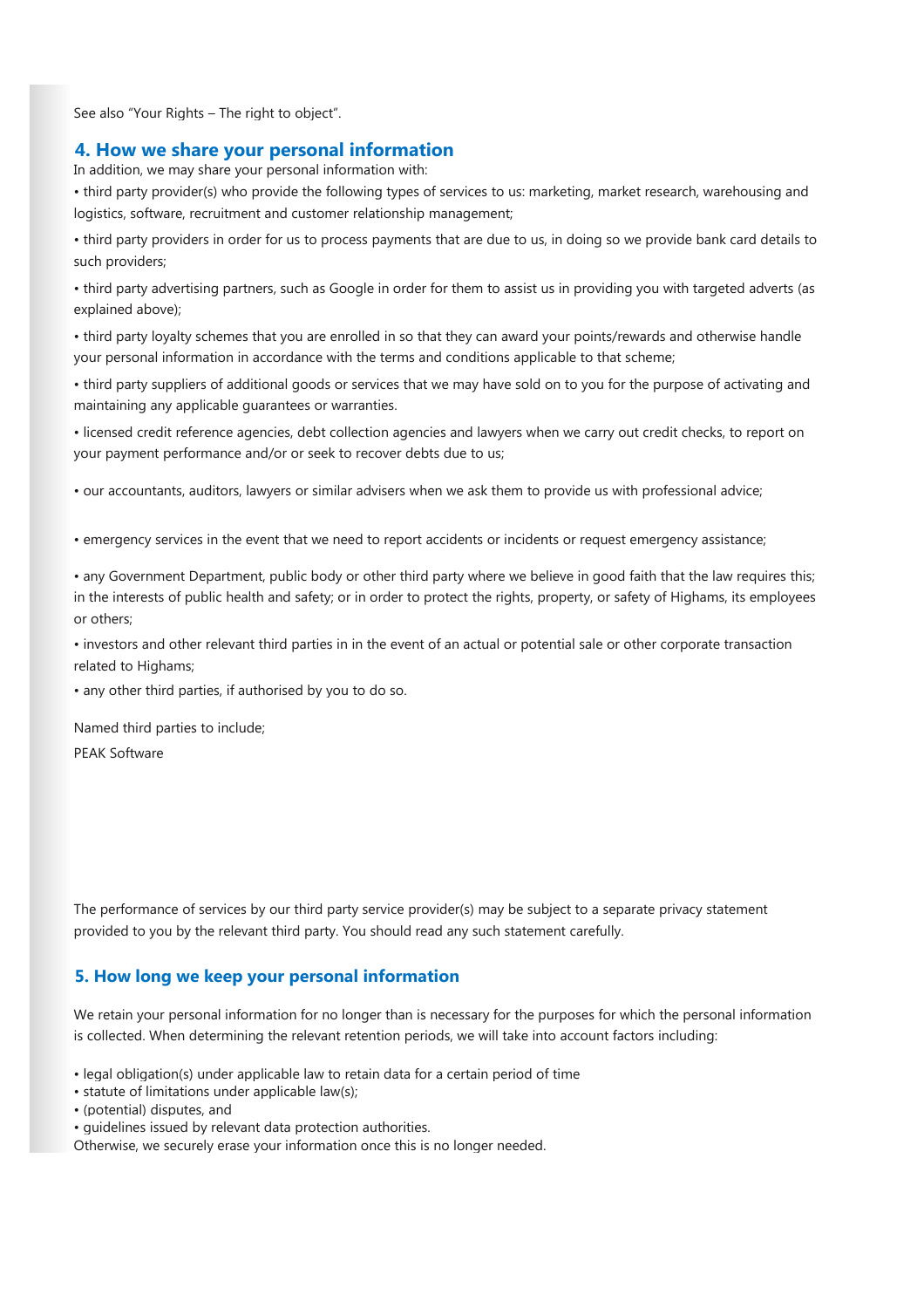# **6. Cookies**

Cookies are text files placed on your computer to collect standard internet log information and visitor behaviour information. This information is used to track visitor use of the website and to compile statistical reports on website activity.

For further information visit www.aboutcookies.org or www.allaboutcookies.org.

You can set your browser not to accept cookies and the above websites tell you how to remove cookies from your browser. However in a few cases some of our website features may not function as a result.

# **7. Links to third party websites**

Our Websites contain links to other Internet websites. Unless otherwise explicitly stated, we are not responsible for the privacy practices or the content of such websites, including such sites' use of any personal information. Nevertheless, in the event you encounter any third party associated with our Websites (or who claims association with our Websites) who you feel is improperly collecting or using information about you, please contact service@highamscars.com; we will be happy to forward your message to the third party.

If and when we sponsor promotions, or third parties sponsor promotions in conjunction with our Websites, either we or the third party will post relevant privacy information in the official rules and/or registration area for the promotion. That privacy information, to the extent (if any) it conflicts with this Privacy Statement, will govern that particular promotion.

# **8. Security**

We use reasonable security methods to protect the personal information that we process.

Please note that whilst we take appropriate technical and organisational measures to safeguard the personal information that you provide to us, no transmission over the Internet can be guaranteed to be secure.

Consequently, we cannot guarantee the security of any personal information that you transfer to us over the Internet.

# **9. Your rights**

The following section explains your rights. The various rights are not absolute and each is subject to certain exceptions or qualifications.

We will grant your request only to the extent that it follows from our assessment of your request that we are allowed and required to do so under data protection laws. Nothing in this Privacy Statement is intended to provide you with rights beyond or in addition to your rights as a data subject under data protection laws.

## **i). The right to be informed**

You have the right to be provided with clear, transparent and easily understandable information about how we use your personal information and your rights. This is why we're providing you with the information in this Privacy Statement.

#### **ii). The right of access**

You have the right to obtain a copy of your personal information (if we're processing it), and other certain information (similar to that provided in this Privacy Statement) about how it is used. This is so you're aware and can check that we're using your personal information in accordance with data protection law. We can refuse to provide information where to do so may reveal personal information about another person or would otherwise negatively impact another person's rights.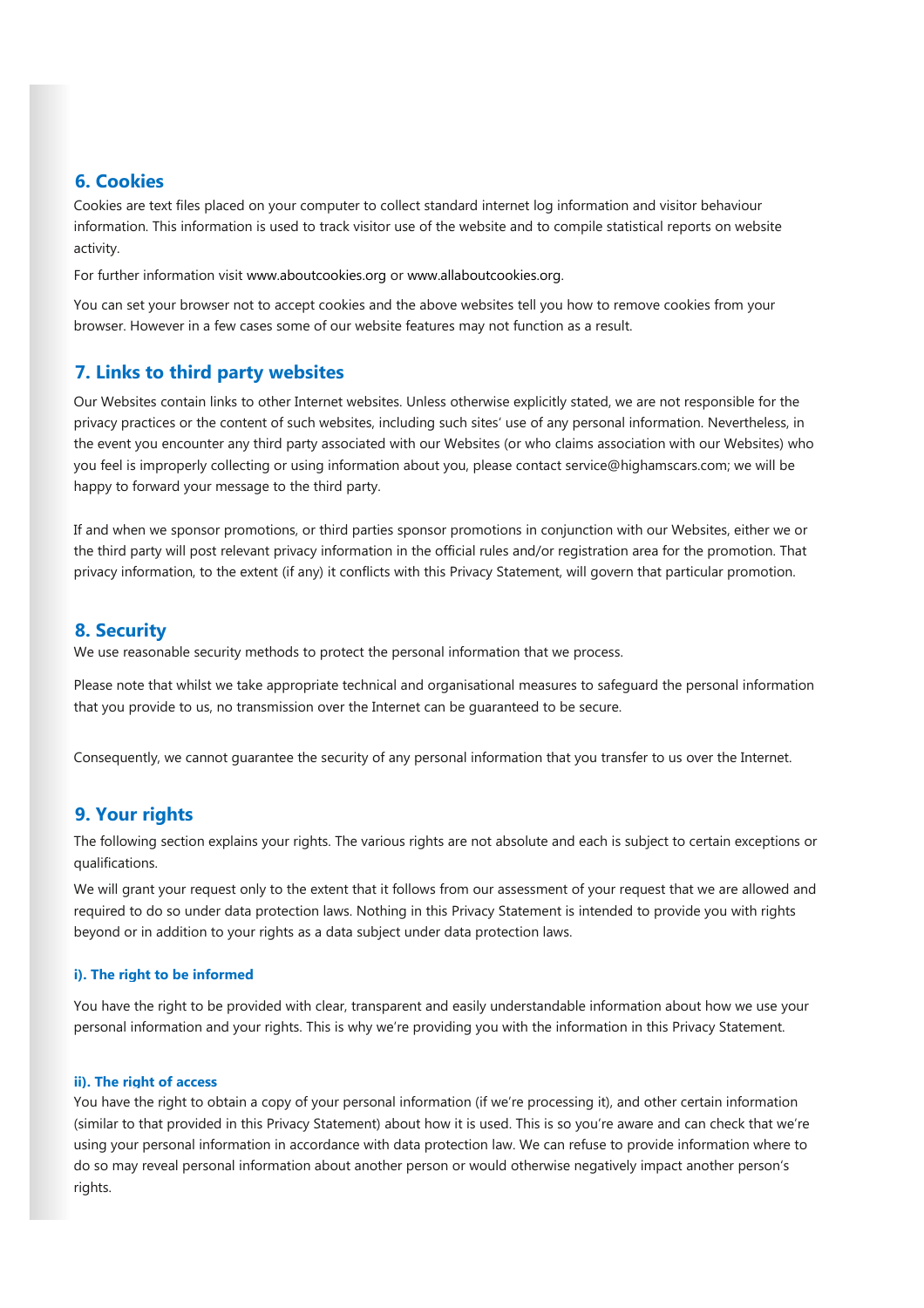#### **iii). The right to rectification**

You can ask us to take reasonable measures to correct your personal information if it's inaccurate or incomplete. E.g. if we have the name or address for you.

#### **iv). The right to erasure**

This is also known as 'the right to be forgotten' and, in simple terms, enables you to request the deletion or removal of your personal information where there's no compelling reason for us to keep using it or its use is unlawful. This is not a general right to erasure; there are exceptions, e.g. where we need to use the information in defence of a legal claim.

#### **v). The right to restrict processing**

You have rights to 'block' or suppress further use of your personal information when we are assessing a request for rectification or as an alternative to erasure.

When processing is restricted, we can still store your personal information, but may not use it further. We keep lists of people who have asked for further use of their personal information to be 'blocked' to make sure the restriction is respected in future.

#### **vi). The right to data portability**

You have rights to obtain and reuse certain personal information for your own purposes across different organisations. This enables you to move, copy or transfer your personal information easily between our IT systems and theirs (or directly to yourself) safely and securely, without affecting its usability. This only applies to your personal information that you have provided to us that we are processing with your consent or to perform a contract which you are a party to (such as pay and compensation services), which is being processed by automated means.

#### **vii). The right to object**

You have the right to object to certain types of processing, on grounds relating to your particular situation, at any time insofar as that processing takes place for the purposes of legitimate interests pursued by Highams or by a third party. We will be allowed to continue to process the personal information if we can demonstrate "compelling legitimate grounds for the processing which override [your] interests, rights and freedoms" or we need this for the establishment, exercise or defence of legal claims.

#### **viii). Rights in relation to automated decision making and profiling.**

You have the right not to be subject to a decision based solely on automated processing (including profiling), which significantly affects you, subject to some exceptions.

Where this is the case, you have the right to obtain human intervention, voice your concerns and to have the decision reviewed.

### **10. Updating this statement**

We review our privacy practices from time to time. We ask that you bookmark and periodically review this page for updates to our Privacy Statement. We reserve the right to modify this policy effective seven (7) days after the posting of the revised Privacy Statement.

# **11. Contact us**

For further information regarding these rights, about this Privacy Statement generally or to make a complaint please contact us at service@highamscars.com or call us on 01625 582223.

Please provide as much information as possible to help us identify the information you are requesting, the action you are wanting us to take and why you believe this action should be taken.